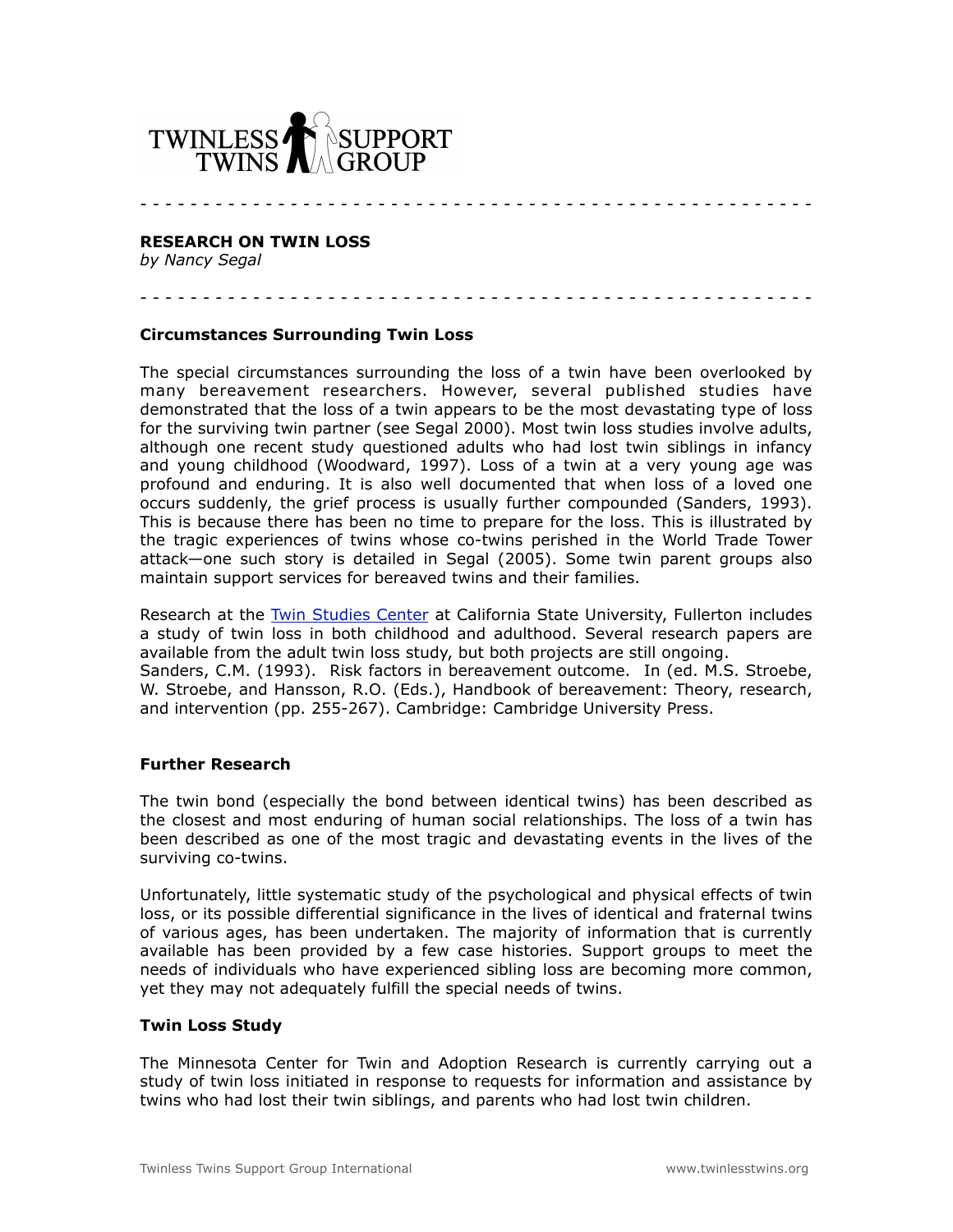In order to understand this event as completely as possible, a questionnaire covering a broad range of issues on this subject is now ready for distribution to twins who have experienced the loss of their co-twins.

It includes items concerning the quality of the twin relationship when the twin was alive; causes and circumstances of the twin's death; immediate and current reactions to the death of the twin; reactions of other relatives and acquaintances to the death; and the ability to cope with various life demands following the death of the twin, such as the needs of children and spouse, school activities, and work responsibilities. Experiences in counseling or therapy groups also are explored, and participants are also asked to suggest additional questions that might be included in later versions of the twin loss questionnaire.

# **Available Information**

Some current findings, gathered from research reports, case histories, and interviews with twins are summarized below.

A study of affectional adjustment in high school twins was conducted in 1954, by Dr. Ernest Mowrer, at Northwestern University in Chicago. Twins were asked which family member would be missed most in the event of a death. Mothers were selected most often, followed by the twin and the father. When the twins were organized according to twin type, it was found that identical twins named their twin most often (49%), as compared with fraternal same-sex twins (25%) and opposite-sex twins (13%). This same pattern of results emerged in response to the question: Who in the family best understands you?

Case histories are especially informative in respect to the deep sense of loss and continuing difficulties that confront many individuals who have lost their twins. These themes are clearly conveyed in "Facing Up to a Twins's Death is a 10-year Trial," (People Magazine, May 30, 1983), the story of identical twin television actors, Dirk and Dack Rambo, from California.

In 1972, at 24 years old, Dirk was killed in an automobile accident. Dack went on to experience a series of devastating circumstances: nightmares, refusal to discuss the event, inability to maintain consistent employment, withdrawal from social relationships, and a sense of self-destructiveness. Eventually, participation in psychological therapy enabled him to function successfully in both his private and professional lives.

"The Death of a Twin: Mourning and Anniversary Reactions. Fragments of 10 Years of Self-Analysis" (International Journal of Psycho-Analysis, 1975) described the wonderfully close bond shared by identical twin physicians, George and Frank Engel. A striking feature of George's experience is a preoccupation with dates: date of his twin's death; date of his father's death; and dates of key events shared by the two brothers.

A recent comprehensive review of bereavement in childhood and adolescence, by Janice Krupnick, M.S.W., shows that acknowledgement of birthdays, holidays and anniversaries of death are a typical part of the grieving process.